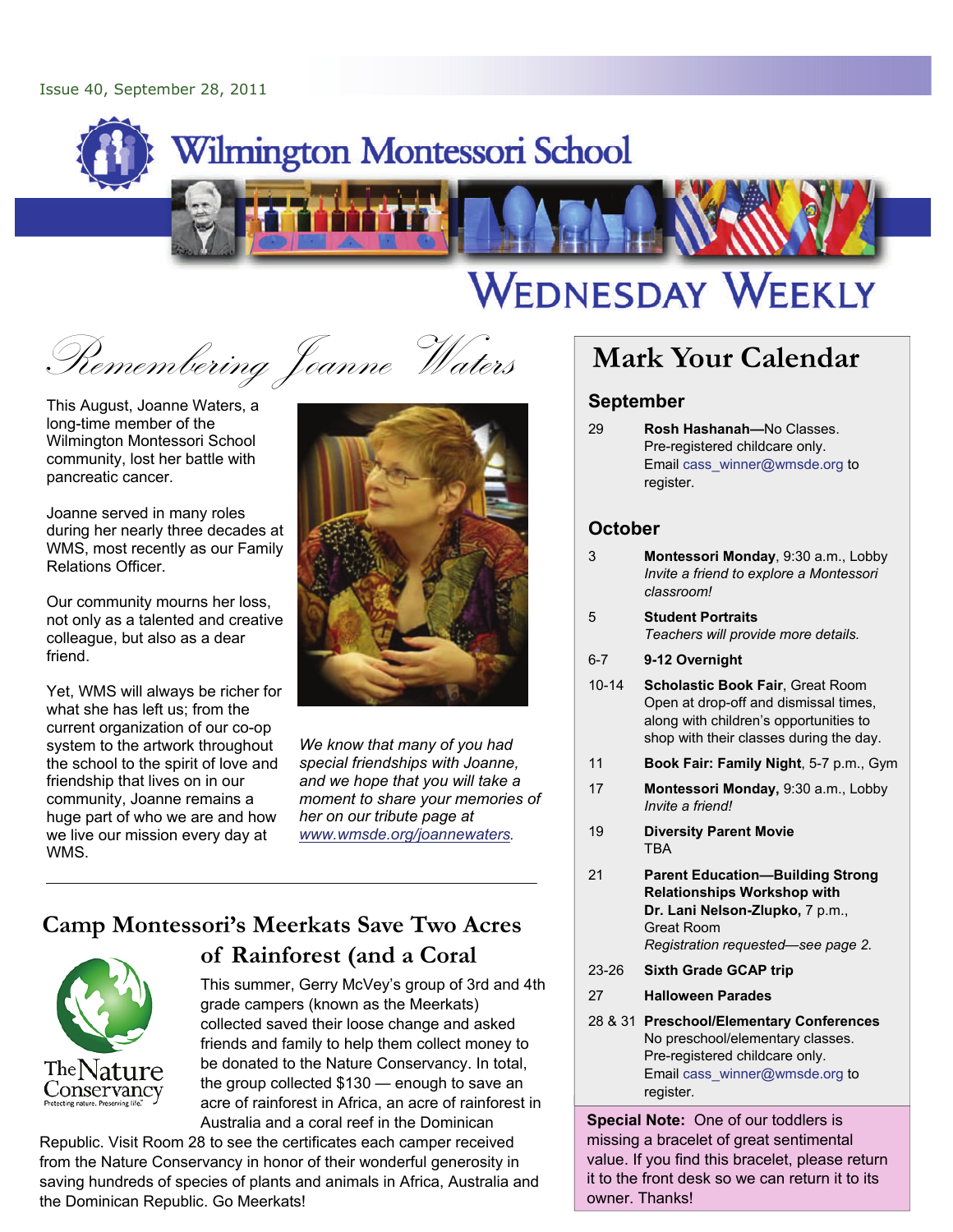# **Wilmington Montessori School's Board of Directors**

# *Part 1: What is the Board of Directors?*

Like all independent schools, Wilmington Montessori is governed by a Board of Directors whose primary role is to perpetuate the school's mission and sustainability for the long-term.

WMS's Vision states that *by 2020, Wilmington Montessori School is a recognized, innovative model of early childhood and elementary learning. It is a thriving, vibrantly diverse community that respects students, inspires teachers, supports families and enhances the community. Enriched by this model, our children are ready to take their place in the world. By sharing our ideals, we strive to change the face of education.* 

This involves thinking beyond our current classrooms, teachers and children and looking ahead to the next generation – and the one beyond that! Board members are appointed to the Board and Board Committees based on recommendations from the Committee on Directors. There may be up to 13 members serving on the WMS

Board of Directors consisting of current **Want to know more?**  parents and external community members. Membership is carefully balanced to ensure that the Board has the expertise and knowledge required to fulfill its fiduciary and strategic responsibilities.

#### **How can I get involved?**

Much of the work of the Board is accomplished by committees. These committees include, but are not limited to, Finance, Investment, Development, Committee on Directors (Governance and Nominations) and Marketing. Various task forces also meet to address particular focuses of the strategic plan. These committees meet regularly to accomplish their goals and report to the Board on their progress.

Committees often include staff and parents in addition to Board members. Committee membership gives participants the opportunity to work with the Board while serving WMS in a lasting way with their expertise and passion.

To explore joining a Board Committee contact Linda Zankowsky at [linda\\_zankowsky@wmsde.org](mailto:linda_zankowsky@wmsde.org?subject=Board%20Information) who will present your interest to the Committee on Directors.



*Watch for Part 2 in next week's issue - "Who is the Board of Directors?"* 

## **Montessori Mondays**

Know a great family looking for a school for their child? Invite them to attend one of our upcoming Montessori Mondays.

At a Montessori Monday, parents have the opportunity to spend a morning at WMS as their child explores our Montessori classrooms and materials, and gain insight from our seasoned WMS teachers.

**When:** October 3 & 17, 2011 at 9:30 a.m.

For more information or to reserve a spot, contact Theresa Conaty at 302-475-0555 or [theresa\\_conaty@wmsde.org.](mailto:theresa_conaty@wmsde.org)

## **Strong Relationships:**

# *How to Make Your Relationship Last*

What are the hallmarks of a successful relationship? Who stays connected for the long haul? Is it an "accident" or intentional? Find out who stays connected and what you can do today to begin increasing the strength of your primary relationship at 7 p.m. on October 21. Top tools for strong relationships will be provided, as well as major roadblocks to be avoided.

Come skill up! All individuals and couples are welcome at this inspiring, humor-filled and empowering event presented by WMS favorite Dr. Lani Nelson-Zlupko.

Advance registration is appreciated. Register online and learn more at www.wmsde.org/events.